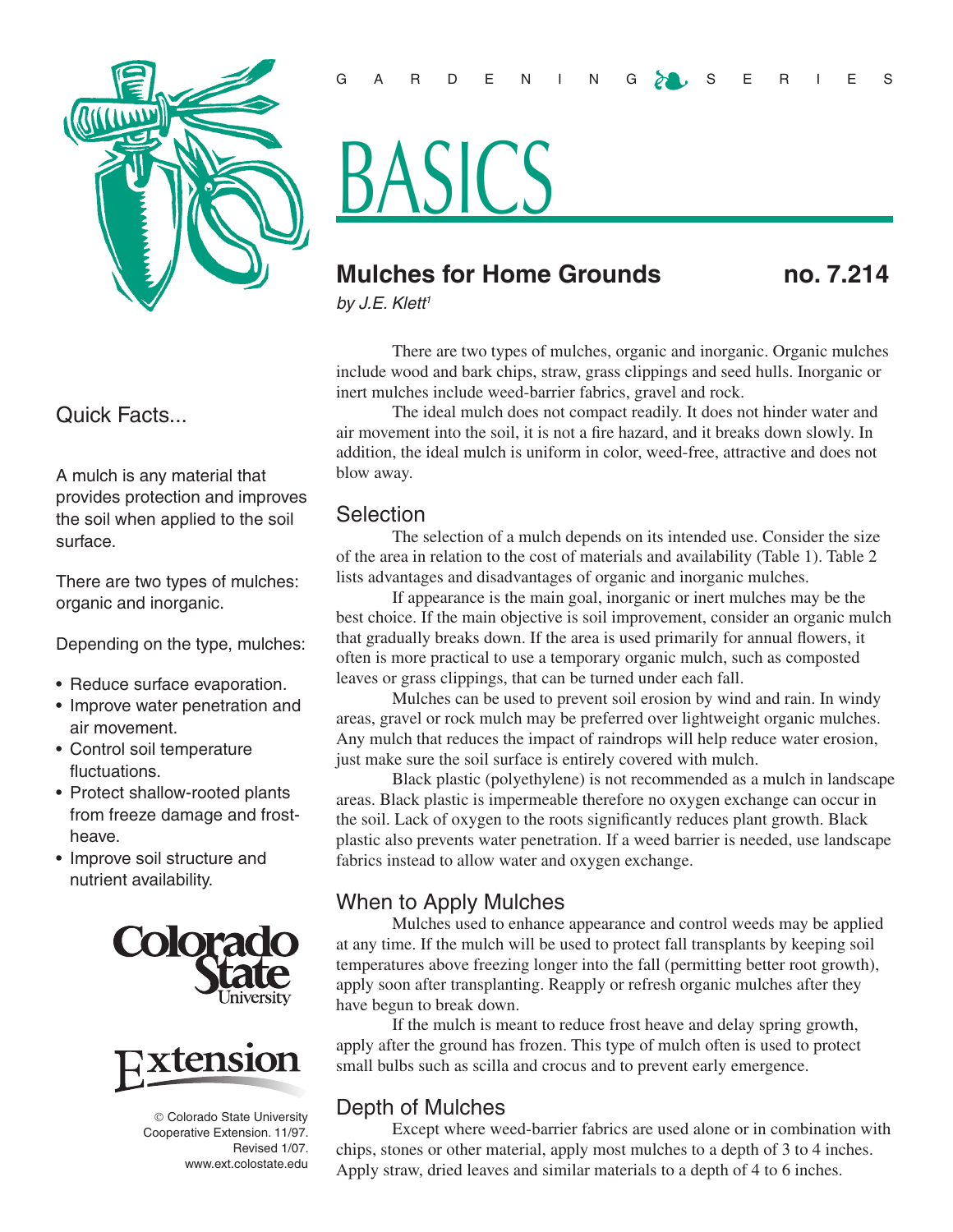**Table 1: Area covered to a given depth by one cubic yard of mulch.**

| Area       | Depth of mulch |
|------------|----------------|
| (sq. feet) | (inches)       |
| 80         |                |
| 100        | З              |
| 160        | 2              |
| 325        |                |

Some mulches, particularly straw and loose leaves, may harbor rodents so do not place them closer than 6 inches to the base of woody plants. When these types of mulches are placed next to the plant, rodents living in the mulch may chew the bark of the plants, girdling and eventually killing them. Mulches in contact with bark of woody plants may keep it too moist.

### Preventing Nitrogen Deficiency

As organic mulches decompose, some of the soil nitrogen in contact with the mulch is used by the breakdown organisms. Consequently, nitrogen deficiency may occur. A sign of nitrogen deficiency is a yellowing, primarily of the lower leaves. When this occurs, add nitrogen fertilizers. For every 100 square feet of mulched area, add 2 pounds of a complete fertilizer, such as 10-6-4, or 1/4 pound of ammonium sulfate. Never use a "weed-and-feed" type of fertilizer in mulched areas.

| Table 2: Types of mulches and their advantages and disadvantages. |
|-------------------------------------------------------------------|
|-------------------------------------------------------------------|

| <b>Mulch type</b>                                               | <b>Advantages</b>                                                                                    | <b>Disadvantages</b>                                                                                             | <b>General Comments</b>                                                                                                 |
|-----------------------------------------------------------------|------------------------------------------------------------------------------------------------------|------------------------------------------------------------------------------------------------------------------|-------------------------------------------------------------------------------------------------------------------------|
|                                                                 |                                                                                                      | <b>Organic Mulches</b>                                                                                           |                                                                                                                         |
| Cocoa-bean hulls                                                | Long lasting, dark brown color.                                                                      | Compact; forms a crusty surface.<br>Expensive.                                                                   | Molds may form on surface.<br>Harmless if stirred to break crust.                                                       |
| Crushed corncobs                                                | Uniform in color.                                                                                    | May retain too much moisture<br>at surface or compact if kept wet.                                               | Cobs dyed various colors.<br>Availability limited in some areas.                                                        |
| Grass clippings                                                 | Readily available. Nutrient<br>recycling.                                                            | Must be applied loosely, in thin<br>layers to reduce matting. Herbicide<br>residues may harm plants.             | Allow grass to dry to prevent matting<br>before applying as a mulch.                                                    |
| Hops                                                            | Attractive color. Nonflammable.                                                                      | Disagreeable odor until dry. May<br>blow away.                                                                   | May be available from local brewery.                                                                                    |
| Leaves (composted)                                              | Readily available. Nutrient<br>recycling.                                                            | Not very attractive. May become<br>matted.                                                                       | Good soil amendment.                                                                                                    |
| Leaves (fresh dried)                                            | Readily available. Nutrient<br>recycling.                                                            | Not very attractive. May blow<br>away. Fire hazard. Wet leaves<br>compact into slimy mats.                       | Most appropriate in naturalized gardens<br>or shrub masses.                                                             |
| Manure (strawy)                                                 | Usually available. Adds nitrogen<br>and other nutrients to the soil.                                 | Unpleasant odor. Weed seeds.<br>Not very attractive.                                                             | Better soil amendment than mulch.<br>Should be aged and/or heat treated.                                                |
| Newspaper                                                       | Readily available. Good for<br>preventing soil splashing (disease)<br>on lower leaves of vegetables. | Don't use color inserts or red ink.<br>Not very attractive unless<br>covered.                                    | Use 3 to 6 sheets thick and cover with<br>organic mulches.                                                              |
| Peat (sphagnum)                                                 | Usually available in bulk amounts.<br>Can be incorporated into the<br>soil to improve aeration.      | May crust on surface. May blow<br>away.                                                                          | The only acid-forming peat, but even<br>this is variable with source. Best used<br>as a soil amendment, not as a mulch. |
| Pine needles                                                    | Attractive. Do not compact.                                                                          | Difficult to obtain in quantity.<br>Can be a fire hazard.                                                        | Best for winter protection of fall-<br>transplanted material.                                                           |
| Shredded bark, bark<br>chips, chunk bark                        | Long-lasting, attractive. Does<br>not blow away easily.                                              | may compact. Large bark chunks<br>may impede spreding perennials.                                                | Cost relatively high. Shredded bark Use for informal walkways. Chips are<br>more attractive than fine<br>shreds.        |
| <b>Straw</b>                                                    | Readily available.                                                                                   | Blows easily. Highly flammable.<br>Weed seeds often present.                                                     | Best used as a temporary mulch<br>around plants needing protection in<br>winter. Anchor with wire mesh.                 |
| Wood chips,<br>shavings, pole<br>peelings, recycled<br>shingles | Long lasting. Readily available.<br>Does not blow away. Popular in<br>perennial gardens.             | Texture and color not uniform.<br>Can cause nitrogen deficiencies<br>in plants if incorporated into the<br>soil. | Rustic but usually attractive.<br>Will not compact readily.                                                             |
|                                                                 |                                                                                                      | Inorganic, inert mulches                                                                                         |                                                                                                                         |
| Clay aggregates<br>(heat treated)                               | Gray/brown colors available.<br>Lighter than gravel, easier to<br>transport. Weed-free.              | Expensive.                                                                                                       | Brand names available (Turface,<br>Terragreen).                                                                         |